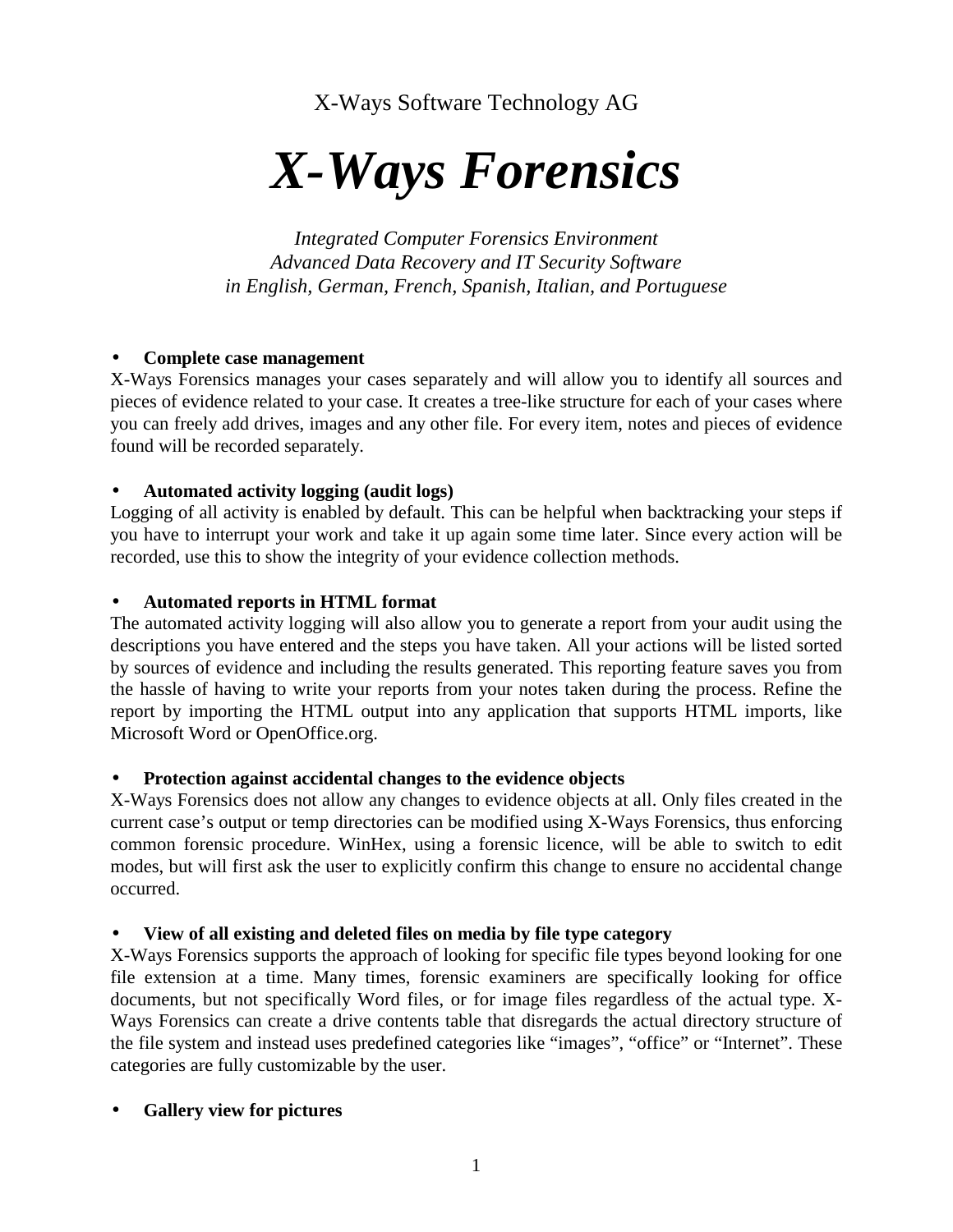X-Ways Forensics offers a gallery view on image files contained in directories or the "images" category of the drive contents table. Viewing thumbnails of the images notably speeds up the search process for relevant images. Supported file types for the gallery view are JPEG, JPEG 2000, GIF, TIFF, Bitmap, PNG, TGA, PCX, WMF, EMF, MNG and JBG.

# • **File Viewing**

Select multiple files in the directory browser for viewing. For display in the integrated viewer, a file does not even need to be extracted internally from a hard disk partition or image file first. If the integrated viewer cannot open the file, it will invoke an external viewer. Up to 3 different external programs can be defined and invoked directly. The internal view supports various image file formats as well as Windows Registry files.

# **Skin color detection**

In cases related to child pornography, it is clear from the start that relevant images most likely contain a notable amount of skin colors. To accelerate the examiner's search for images with potentially relevant content, X-Ways Forensics features an option to sort images by skin color percentage.

# • **Detection of filename/file type mismatches**

X-Ways Forensics is aware of attempts to hide relevant files by renaming them to innocuous looking files using a different extension. For example, a JPEG image file might be located in the Windows directory named sys782.dll, making it virtually impossible for the human examiner to notice the illegitimate content of this file. In order to draw attention to such obvious cases of information hiding, X-Ways Forensics allows the creation of drive contents tables that specifically mark any file whose header does not match its extension.

# • **File system examination**

Native support for FAT12, FAT16, FAT32, and NTFS, shortly also for Ext2, Ext3, ReiserFS, and CDFS.

# • **Ability to read EnCase images**

Forensic experts might have used EnCase to create an image for their forensic examination. X-Ways Forensics can add such EnCase images to a case and examine them like any other source of evidence.

# • **Detection of host-protected areas (HPA), a.k.a. ATA-protected areas**

One of the most sophisticated methods of hiding information on a hard drive is to change the size the hard drive reports to the operating system. This way, a 100 GB disk changed to 80 GB contains 20 GB of hidden storage space. These so-called host-protected or ATA-protected areas are discovered by X-Ways Forensics and brought to the examiner's attention.

# • **Disk Editor, File Editor, RAM Editor**

WinHex, the technical core of X-Ways Forensics, is an advanced binary editor that provides access to all files, clusters, sectors, bytes, nibbles, and bits inside your computer. It supports virtually unlimited file and disk sizes up to the terabyte region (thousands of gigabyte)! Memory usage is minimal. Speed of access is top-notch.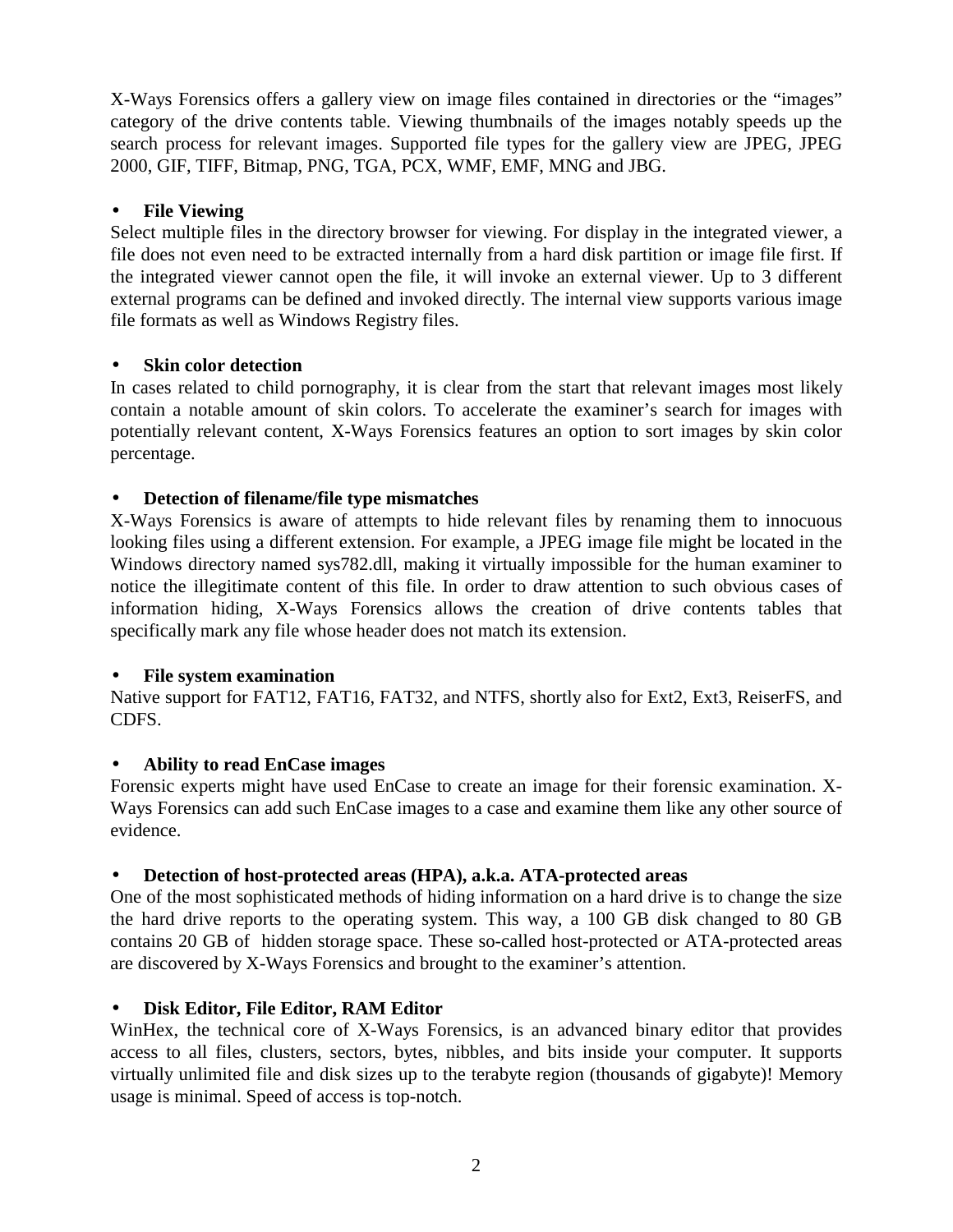#### • **Directory Browser for FAT & NTFS**

Similar to and as easy to use as the Windows Explorer's right-hand list. This browser lists existing as well as deleted files and directories, with all details. Allows to list cluster chains, to navigate to files and directories in the disk editor, and to copy files off the drive. Works on image files and partitions even if not mounted in Windows.

#### • **Disk Cloning/Disk Imaging under DOS and Windows**

X-Ways Forensics produces exact sector-wise copies of most media types, either to other disks (clones, mirrors) or to image files, using physical or logical disk access. Very important for forensic examiners because it allows to work on a forensically sound duplicate. Image files can optionally be compressed or split into independant archives. X-Ways Forensics can silently generate log files that will note any damaged sector it encounters during cloning. All readable data will make it into the mirror. X-Ways Forensics lets you check the integrity and authenticity of image files before restoring them.

Besides, a simple DOS-based hard disk cloning tool is included. Most Windows environments tend to access a newly attached drive without asking, thereby e.g. altering the last access dates of some files. This is avoided under DOS. X-Ways Replica

#### • **Hard Drive Cleansing/Disk Wiping**

X-Ways Forensics can quickly fill every sector of a disk with zero bytes (or in fact any byte pattern you like, even *random* bytes), as often as you like (to maximize security). This effectively removes any traces of files, directories, viruses, proprietary and diagnostic partitions, etc. X-Ways Forensics can also securely erase specific files or *unused* space on a drive only. Besides, you can fill sectors with a byte pattern that stands for an ASCII string such as "Bad Sector" on the destination disk before *cloning*: This will make those parts of the destination disk easily recognizable that have not been overwritten during cloning because of unreadable (physically damaged) source sectors or because of a smaller source drive. (Alternatively, unreadable source sectors can be written using a pattern of your choice on the destination disk.)

#### • **File Slack Capturing**

Slack space occurs whenever a file's size is not evenly divisible by the cluster size (which is practically always the case). The unused end of the last cluster allocated to a file still contains traces of other, previously existing files, and often reveals leads and evidence. X-Ways Forensics gathers slack space in a file, so you can examine it conveniently and coherently. Specialist | Gather Slack Space

#### • **Unused Space Capturing**

Unused clusters, currently not allocated to any file or directory, also may still contain traces of other, previously existing files. X-Ways Forensics can gather free space in a file, too, for later examination. Specialist | Gather Free Space

#### • **Inter-Partition Space Capturing**

Gathers all space on a hard disk that does not belong to any partition in a file, for quick inspection to find out if something is hidden there or left from a prior partitioning. Specialist | Gather Inter-Partition Space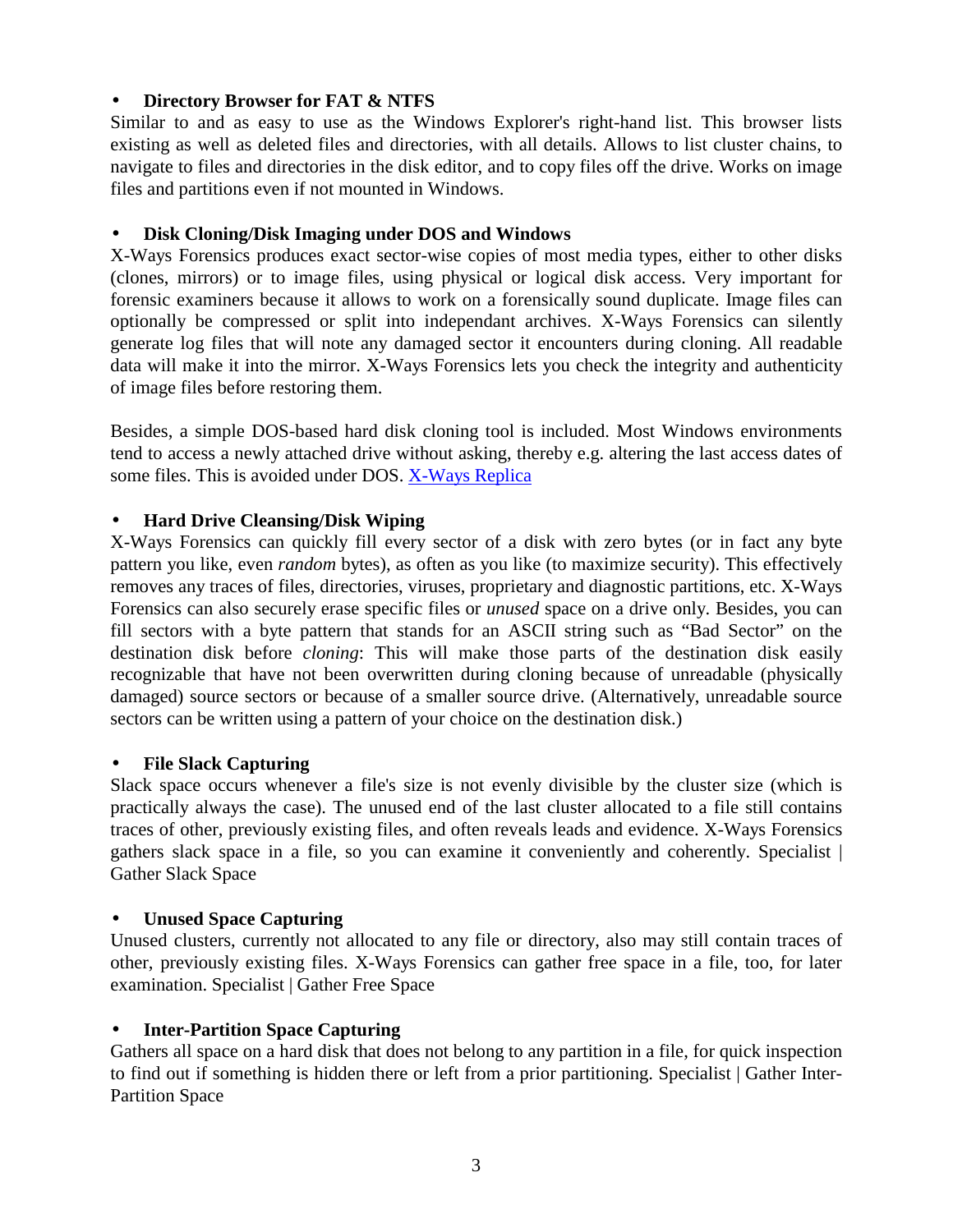# • **Text Capturing**

Recognizes and gathers text from a file, a disk, or a memory range in a file. This kind of filter is useful to considerably reduce the amount of data to handle e.g. if you are looking for leads in the form of text, such as e-mail messages, documents, etc. The target file can easily be split at a userdefined size.

# • **Drive Contents Table**

Creates a table of existing and deleted files and directories, with user-configurable information such as attributes, all available date & time stamps, size, number of first cluster, hash codes, NTFS alternate data streams (which contain hidden data), etc. Extremely useful to systematically examine the contents of a disk. Allows to limit the search for files of a certain type using a filename mask (e.g. \*.jpg). The resulting table can be imported and further processed by databases or MS Excel. Sorting by date & time stamps will result in a good overview of what a disk has been used for at a certain time. E.g. the NTFS attribute "encrypted" might quickly reveal what files may turn out to be the most important ones in a forensic analysis.

The drive contents table can also be generated against a hash database of either know good files or malware to include or exclude files, respectively. Supported hash database formats are NSRL RDS 2.x, ILook, and HashKeeper. During drive contents table generation, a database can also be created in NSRL RDS 2.x format.

# • **CD Raw Mode**

Raw mode for reading Audio CDs and for access to the full 2352-byte sectors on data CDs (CD-ROM and Video CDs), including error correction codes.

# • **NTFS Compression Support**

Access, open, recover, and examine files that are compressed at the NTFS file system level. They are decompressed transparently to the user "on the fly" when needed.

# • **Media Details Report**

Shows information about the currently active disk or file and lets you copy it e.g. into a report you writing. Most extensive on physical hard disks, where details for each partition and even unallocated gaps between existing partitions are pointed out.

# • **Interpret Image File As Disk**

Treats a currently open and active disk image file as either a logical drive or physical disk. This is useful if you wish to closely examine the file system structure of a disk image, extract files, etc. without copying it back to a disk. If interpreted as a physical disk, X-Ways Forensics can access and open the partitions contained in the image individually as known from "real" physical hard disks.

X-Ways Forensics is even able to interpret *spanned* image files, that is, image files that consist of separate segments of any size. For X-Ways Forensics to detect a spanned image file, the first segment may have an abritrary name and a non-numeric extension or the extension ".000". The second segment must have the same base name, but the extension ".001", the third segment ".002", and so on. The DOS cloning tool X-Ways Replica is able to image disks and produce such file segments. This is useful because the maximum image file size supported by FAT16 and FAT32 is 2 GB or 4 GB, respectively.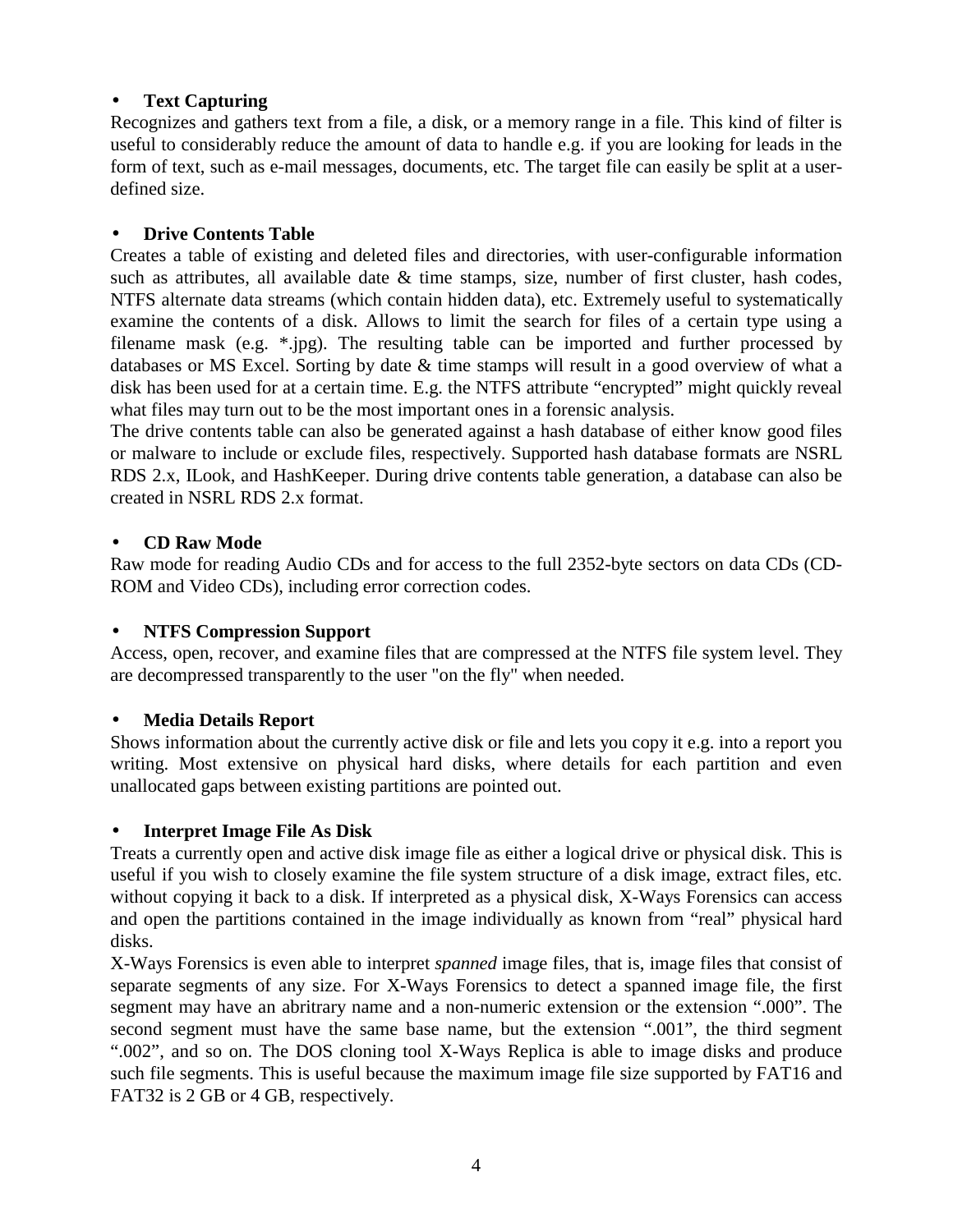#### • **Bates-Number Files**

Bates-numbers all the files within a given folder and its subfolders for discovery or evidentiary use. A prefix (up to 13 characters long) and a unique serial number are inserted between the filename and the extension in a way attorneys traditionally label paper documents for later accurate identification and reference.

#### • **Data Interpreter**

Knows all integer types, floating-point types, date formats, and more. (Details)

#### • **Data Analysis**

Find out what kind of binary data you are dealing with. (Details)

#### • **Binary Search/Text Search**

Search for any data you can imagine, specified in hexadecimal, ASCII, or EBCDIC, in both directions, even generic text passages hidden within binary data. X-Ways Forensics can either stop at each occurrence, or simply log the results, aborting only when prompted or if the end of disk is encountered. This is particularly useful for locating certain keywords for investigative purposes. X-Ways Forensics can also ignore read errors during searches, which proves useful on physically damaged media.

#### • **Simultaneous Search**

Specialist | Simultaneous Search. A parallel search facility, that lets you specify a virtually unlimited list of search terms, one per line. The search terms are searched simultaneously, and their occurrences can be archived either in the Position Manager, or in a tab-delimited text file, similar to the disk catalog, which can be further processed in MS Excel or any database. X-Ways Forensics will save the offset of each occurrence, the search term, the name of the file or disk searched, and in the case of a logical drive the cluster allocation as well! (i.e. the name and path of the file that is stored at that particular offset, if any)

That means you are now able to systematically search multiple hard drives and image files in a single pass for words like street synonyms for drugs, alternative spellings, names of known dealers, at the same time! This will help to narrow down the examination to a list of files upon which to focus.

# • **Scripting**

Using tailored scripts you are able to automate routine steps in your investigation. For example, you may want to concatenate searches for various keywords, or repeatedly save certain clusters into files on other drives, or execute any long-running or toilsome operations while you are absent.

#### • **Position Manager**

Save logged occurrences of search strings or otherwise important addresses within files or disks as bookmarks for later use. Archive bookmark collections as dedicated position files or export them as HTML tables (for use in MS Excel etc.). They are also automatically included in the case report.

#### • **Checksums, CRC16, CRC32, MD5, SHA-1, SHA-256, PSCHF**

X-Ways Forensics can calculate several kinds of checksums and hash values of any file, disk,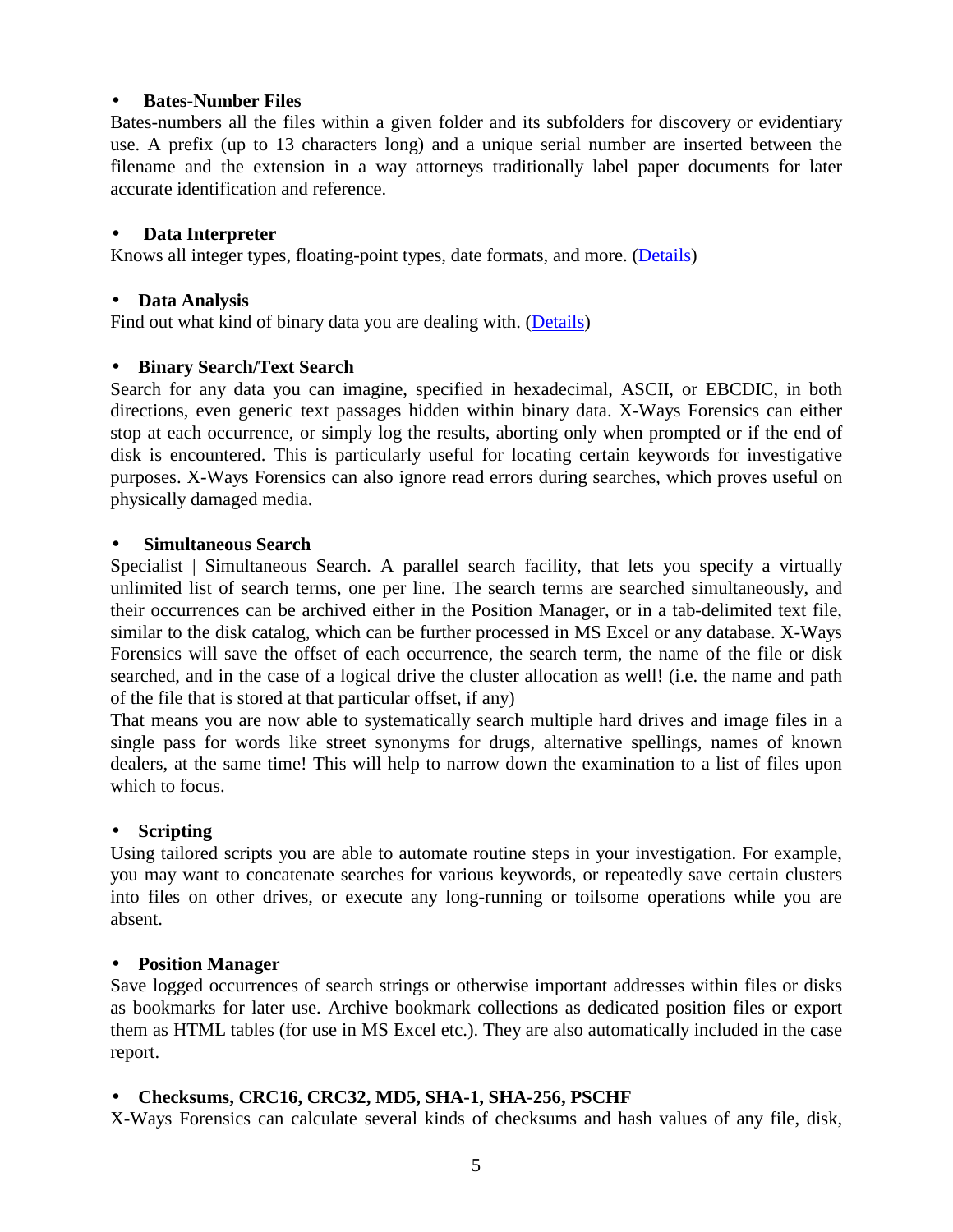partition, or any part of a disk, even 256-bit digests, for the most suspicious ones. In particular, the MD5 message digest algorithm (128-bit) is incorporated, which produces commonly used unique numeric identifiers (hash values). The hash value of a known file can be compared against the hash value of an unknown file on a seized computer system. Matching values indicate with statistical certainty that the unknown file on the seized system has been authenticated and therefore does not need to be further examined.

# • **Data Recovery**

With its sophisticated disk editor, X-Ways Forensics not only provides for manual file recovery. X-Ways Forensics is also able to automatically recover files. There are three data recovery mechanisms integrated:

- 1. "File Recovery by Name": Simply specify one or more file masks (like \*.gif, John\*.doc, etc.) and let X-Ways Forensics do the rest. Works on FAT12, FAT16, FAT32, and NTFS. It can also simply list found files in the directory browser for inspection, without actually recovering them yet.
- 2. File recovery by *type*: X-Ways Forensics can recover all files that can be recognized by a certain file *header*. Support file types: jpg, png, gif, tif, bmp, dwg, psd, rtf, xml, html, eml, dbx, xls/doc, mdb, wpd, eps/ps, pdf, qdf, pwl, zip, rar, wav, avi, ram, rm, mpg, mpg, mov, asf, mid. This works on all file systems, even on raw physical disks with no healthy file system at all. The recovery can be limited to a certain range of sectors simply by selecting a block prior to using it. (Details)
- 3. There is a special automatic recovery mode for FAT drives, accessible via the Access button menu, which is able to re-create entire nested directory structures. (Details)

# • **Partition Recovery/Boot Record Recovery**

X-Ways Forensics lets you edit FAT12, FAT16, FAT32, and NTFS boot sectors as well as partition tables using tailored templates.

# **Pricing:**

Base license: EUR 249.90 / USD 305 Each additional license: EUR 159.90 / USD 195 *(subject to change)*